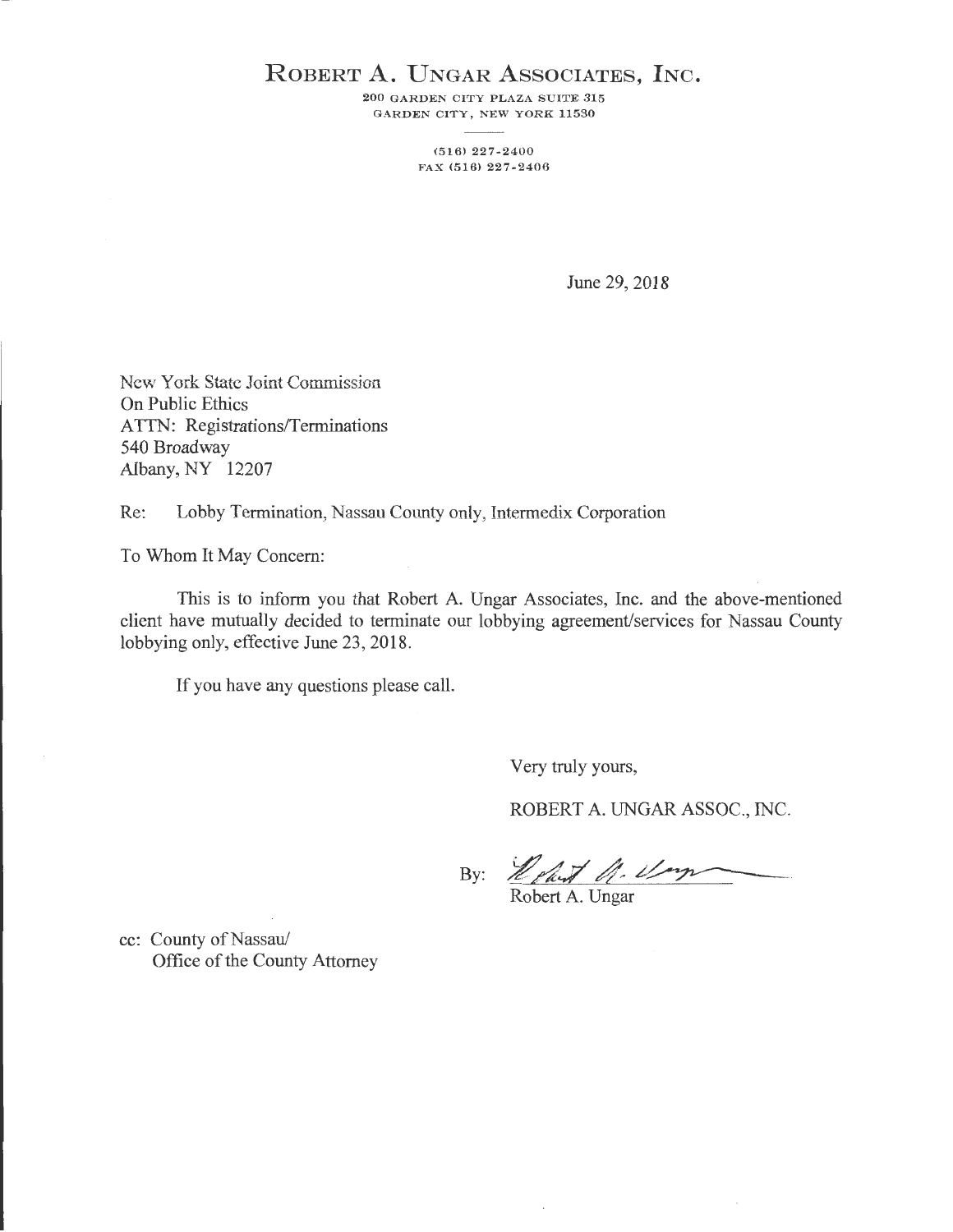

May 23, 2018

Robert A. Ungar Associates, Inc. 200 Garden City Plaza Suite 201 Garden City, New York 11530

Dear Mr. Ungar,

This letter shall serve as formal written notice that Intermedix Corporation has elected to terminate the Letter of Agreement for services specific to Nassau County Police and EMS (the "Agreement") dated July 10, 2017 (attached hereto), by and between Intermedix Corporation and Robert A. Ungar Associates, Inc. Pursuant to the cancellation provision of the Agreement, termination of the Agreement, and all obligations set forth thereunder, shall become effective thirty (30) days from the date of this notice.

Please feel free to contact Glenn Goodpaster at glenn.goodpaster@intermedix.com with any questions or concerns.

Sincerely,

Bead Williams

Brad Williams SVP, Chief Accounting Officer, Intermedix Corporation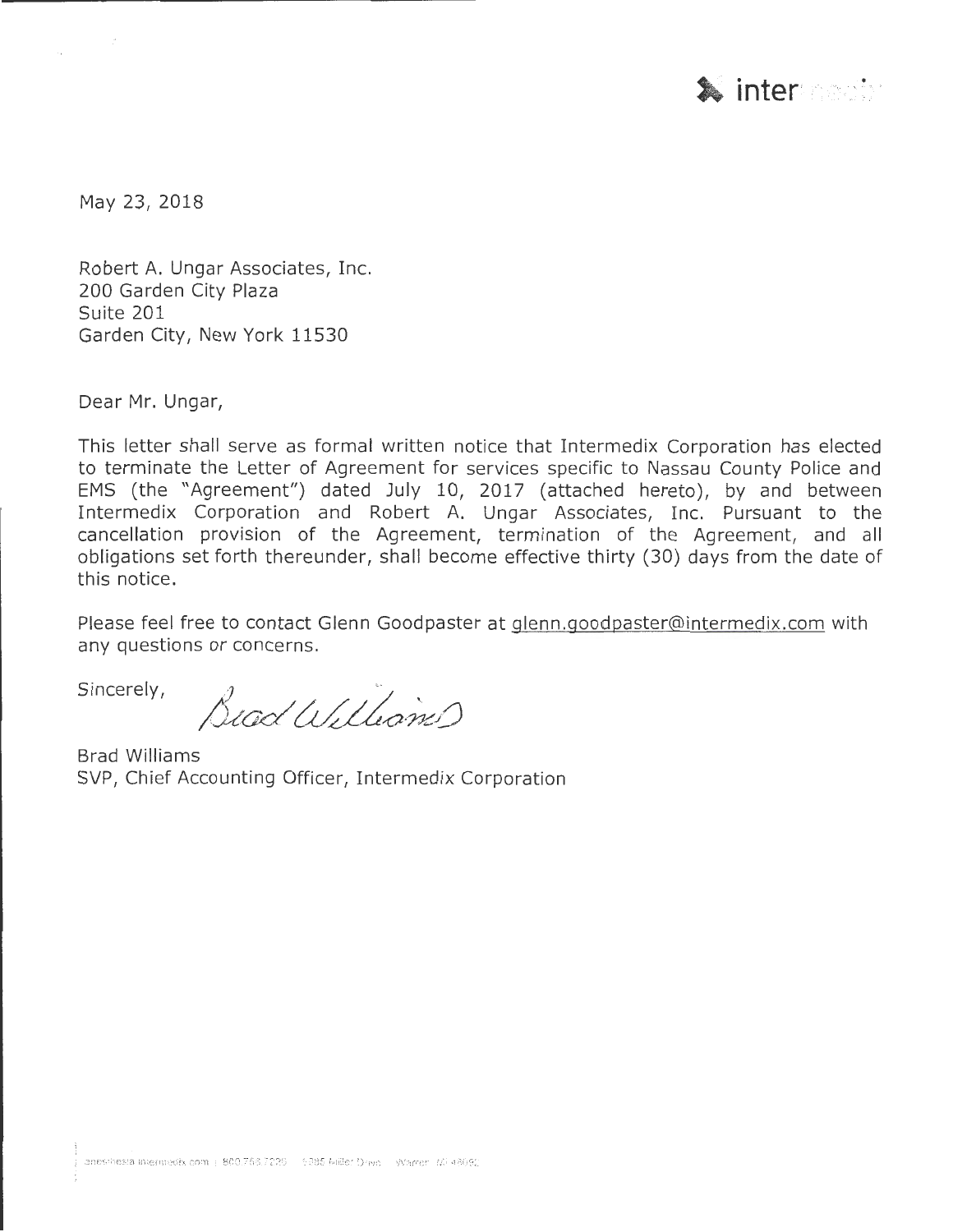

July 10,2017

Robert A Ungar Associates, Inc. 200 Garden City Place, Suite 201 Garden City, New York 11530

## Robert Ungar:

This Letter of Agreement ("LOA") is between Robert A Ungar Associates, Inc. ("RAU") and Intermedix Corporation ("Intermedix"). By way of this LOA, Intermedix agrees to retain RAU for Nassau County Police and EMS advisement and, if required, lobbying services in accordance to the service outlined in the Scope of Work attached herewith and made part of this LOA.

RAU fees for the services shall be \$3,000.00 per month, payable on the first business day of each month during the terms of this LOA. Additionally, lntermedix agrees to reimburse RAU for any necessary and appropriate out-of-pocket disbursements. Such disbursements may include, but are not limited to, the cost of travel, lodging, entertainment, bulk outside photocopying, express mail, overnight delivery service, messengers, and electronic research charges.

This LOA is effective July 10, 2017 (the "Effective Date") for up to a four  $(4)$  month period, unless extended by mutual written consent. Either partymaytenninatethis LOA upon thirty (30) days written notice, but this LOA may not be cancelled by Interrnedix for a period of four  $(4)$  months from its execution.

RAU will use its best efforts in achieving the goals of the Scope of Work; however, no specific number of hours is required under this LOA.

Finally, Intermedix hereby authorizes RAU to file a copy of this LOA with the Office of the County of Nassau, the New York State Joint Commission on Public Ethics and with any other agency when required by law.

IN WITNESS THEREOF, the parties hereto have executed this LOA as of the Effective Date.

Robert A. Ungar Associates, Inc.

By lobuth Ung Name: ROSEXT M. UNGAR Title: *PRESIPINT* 

-------------

Intermedix Corporation

By: *//<u>/.ac///////eee</u>n/*<br>Name: <u>Brad Williams</u>

Title: SVP & CAO

Page I of 2